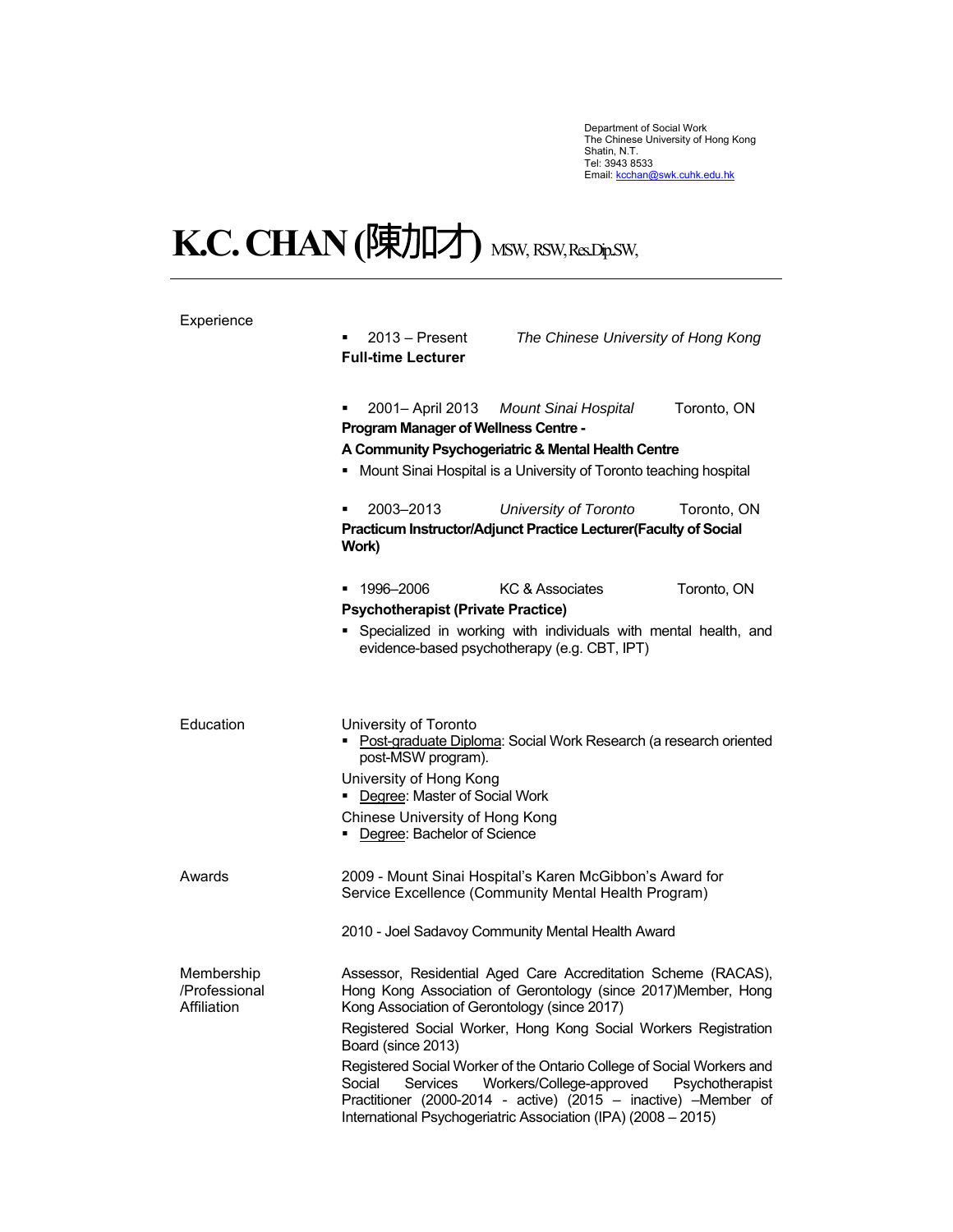|                                 | Executive Member of the Toronto Seniors' Mental Health & Addiction<br>Committee (sponsored by the Toronto Central LHIN (2007-2009)                                                                                                                                                                                                                                                                                                                                                                                                                                                                                                                                                                                                                                                                                                                                                                                                                                                                                                                                                                                |
|---------------------------------|-------------------------------------------------------------------------------------------------------------------------------------------------------------------------------------------------------------------------------------------------------------------------------------------------------------------------------------------------------------------------------------------------------------------------------------------------------------------------------------------------------------------------------------------------------------------------------------------------------------------------------------------------------------------------------------------------------------------------------------------------------------------------------------------------------------------------------------------------------------------------------------------------------------------------------------------------------------------------------------------------------------------------------------------------------------------------------------------------------------------|
|                                 | Member of the Ethnoracial Services Committee of Centre for<br>Addiction and Mental Health (CAMH) - (2001-2003)                                                                                                                                                                                                                                                                                                                                                                                                                                                                                                                                                                                                                                                                                                                                                                                                                                                                                                                                                                                                    |
| Trainer/Moderator<br>(Selected) | • Moderator, Panel session of "Mental Health & Ageing: The Way<br>Forward" - Symposium (08/06/2018)<br>• Facilitator, Professor Joel Sadavoy's training workshop on Problem-<br>solving Therapy, under the "Mental Health & Ageing: The Way<br>Forward - Symposium & Workshop (09/06/2018)<br>" Trainer, New Life Psychiatric Rehabilitation Association, Hong Kong<br>(01/2015 to 01/2019)<br>Remark: SWD Commissioned Training Courses for Professionals<br>on Geriatric Mental Health<br>• Guest Speaker, Sik Sik Yuen Geriatric Depression Seminar, funded<br>by The Hong Kong Jockey Club Charities Trust (03/09/2018)<br>Trainer, In-house training workshop on elderly depression and<br>suicide, organized by The Tsung Tsin Mission of Hong Kong Social<br>Service (08/02/2018 & 15/03/2015)<br>" Trainer, training module of Certified Dementia Care Planner (CDCP)<br>course delivered by the Hong Kong Alzheimer's Disease                                                                                                                                                                            |
|                                 | Association (15/12/2017 & 20/12/2017)<br>• Trainer, Professional development workshop on "Screening and<br>Assessment of Possible Cognitive Impairments in Older Adults" -<br>organized by the New Life Psychiatric Institute (09/12/2017)<br>• Lecture titled "A Novel Approach in Identifying Elders with Possible<br>Cognitive Impairment through Periodic Screenings". 6th International<br>Summer University. Jinan, China. (July 6-19, 2015)                                                                                                                                                                                                                                                                                                                                                                                                                                                                                                                                                                                                                                                                |
| <b>Community Services</b>       | Mentor - OSC/UBS NGO Leadership Programme - A training and<br>mentorship programmed jointly delivered by Operation Santa Clause,<br><b>UBS &amp; CUHK.</b><br>Chair, Parent-Teacher Association, Catholic Mission School (since<br>2013)<br>School Manager, Catholic Mission School (May 2014 - August 2015)<br>Member of the Working Group on Older Adults with Mental Disorders,<br>New Life Psychiatric Rehabilitation Association (since 2014)<br>Member of Selection Committee, 2015 HKSAR Junior High<br>School Student Award, Unison Hope (2015-05-01 to 2015-07-10)<br>Member of the Advisory Committee of the Seniors' Month coordinated<br>by the Ontario Senior Secretariat of the Ministry of Immigration and<br>Citizenship (2007 - 2009)<br>Chair and founding member of the Chinese Mental Health Network in<br>Toronto (2001-2013)<br>Co-chair of the diversity workgroup under the Toronto Seniors' Mental<br>Health and Addiction Committee (2007-2009)<br>Executive Board member of East Metro Youth Service - the largest<br>youth mental health services serving Toronto East (2005 to 2010) |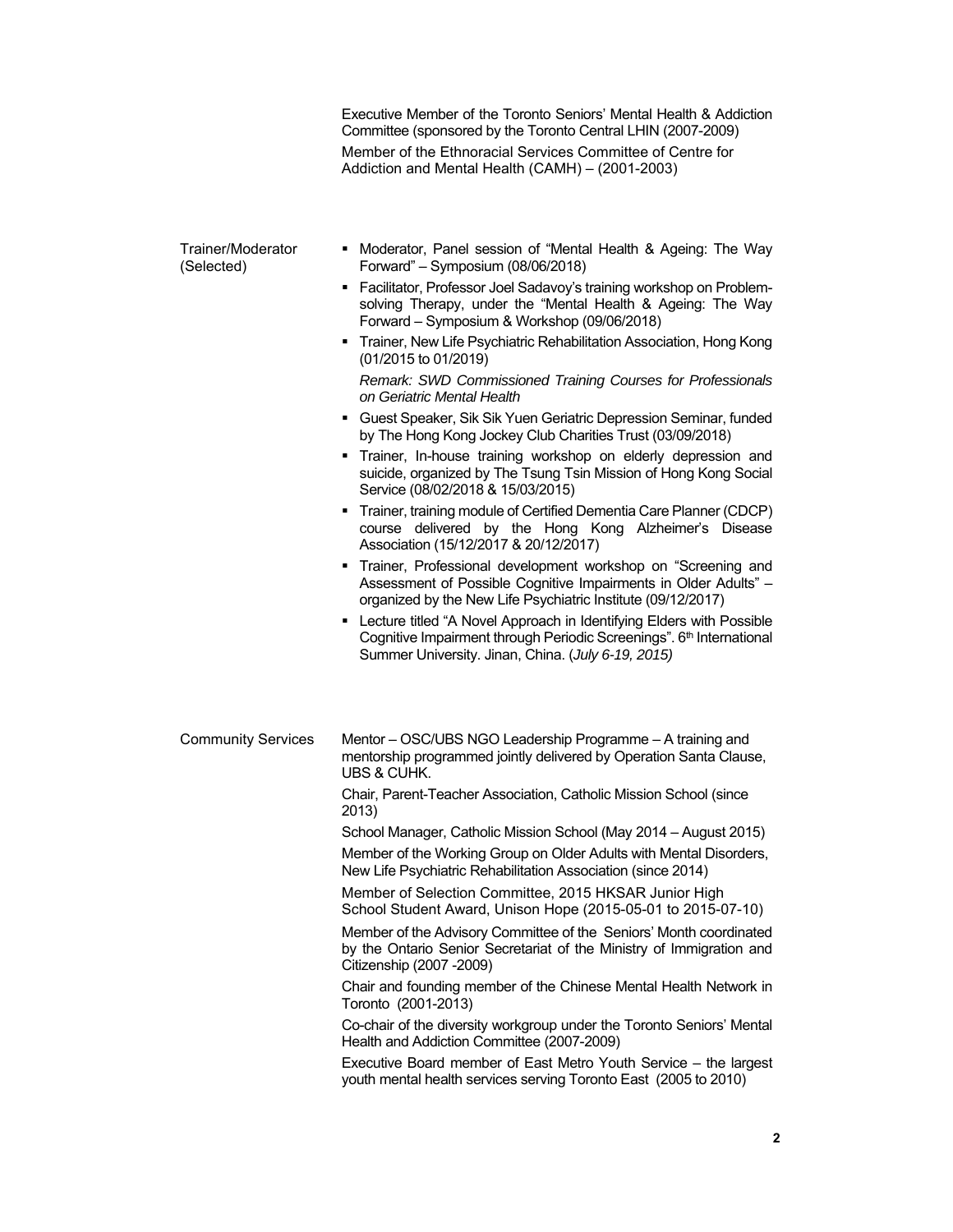Consultant and trainer of the Wenchuan Earthquake Psychological Assistance Team (WEPAT) of the Chinese Immigrant Relief Fund (CIER) of Toronto (2008)

Trainer and Consultant for the Toronto SARS Support Line (2003) Member of the SARS Research Grant Allocation Panel of CCCS (2003)

Publications/ **Reports** 

## **Peer-Reviewed Publications:**

- Lai, Daniel WL, et al. "The experience of growing old in chronic mental health patients." *Aging & mental health* (2019): 1-9.
- Wong MMC, Leung TYK, and Chan KC. The application of a small group learning approach to social group work teaching-an exploratory study. *Social Work with Groups* 2018: 1-16.
- Chan KC, Lai DWL, Yau S. Management of residual symptoms and psychotropic medication side-effects among older or soon-to-be-old adults with chronic mental illness. *European Geriatric Medicine*. Vol 8: Suppl 1. S237-8.

Lai DW, Chan KC, Yau S. Meanings of Aging of People Living with Mental Illness: Implications to Promoting Healthy Aging Practices. *Innovation in Aging* 2017. Vol 1: S1. p.864.

Chan K, Sadavoy J. Concerns of using the Mini-Cog to screen Chinese Elders of possible dementia*. Geriatric Mental Health Care* 2016. Vol.3: 3-4. P.36-40

Chan K, Sadavoy J. Wellness Centre – An Evidence-guided Approach To Delivering Culturally Relevant Community Psychogeriatric Services For Chinese Elders, *ISRN Psychiatry*. Vol. 2012. Art. ID 815707.

Chan K, Leszcz, M, Choi P, Li S, Siu Y, Chiu A. A Pilot Study to explore the value and applicability of Integrated Group Psychotherapy to depressive Chinese elders. *Journal of International Psychogeriatrics*. Sept 2011. Vol. 23 (S1) Supp. p.375-376 (Abstract).

Dong W, Fung K, Chan, KC. Community mobilization and empowerment for combating a pandemic. *Journal of Epidemiology & Community Health*, Feb 2010 Vol. 64 p.182-83.

Chan KC, Sadavoy J, Choi M, Wesson V, Wong J, Liu KY. Enhancing Help-Seeking Behaviour in Chinese seniors with Depression and Dementia. *Canadian Journal of Geriatrics*. Apr 2009 Vol. 12 (1) Supp. p. 47. (Abstract)

## **Book Chapters/ Reports/Articles:**

陳加才. 建構科技化友好社區 提倡粵港優質退休生活. <紫荊論壇> 2018 Nov-Dec., v.42, p.62-65.

陳加才.香港應全力應對老齡化危機. <紫荊論壇> 2017 Nov-Dec., v.36, p.30-35.

(Chan KC. Aging tsunami – Challenges to Hong Kong. Bauhinia Tribune, 2017 Nov.-Dec., v.36, p. 30-35 - in Chinese)

Dong W, Fung K, Chan, KC. Public Health Crisis and the Strength of Community Organizations. *Public Health Sciences*. China Renmin University Press, Beijing. 2009. p. 288-302 (Book Chapter)

April 2011 "Sexual disinhibition among demented patients" – Enhancing Awareness and Handling Skills of Staff on the Intimacy Needs Handbook. Published by Yee Hong Centre for Geriatric Care

Dec. 2006 "Managing Rage and Anger". *Journal of I Life*, Volume 23 Dec 2006 – a periodical published by a national self-help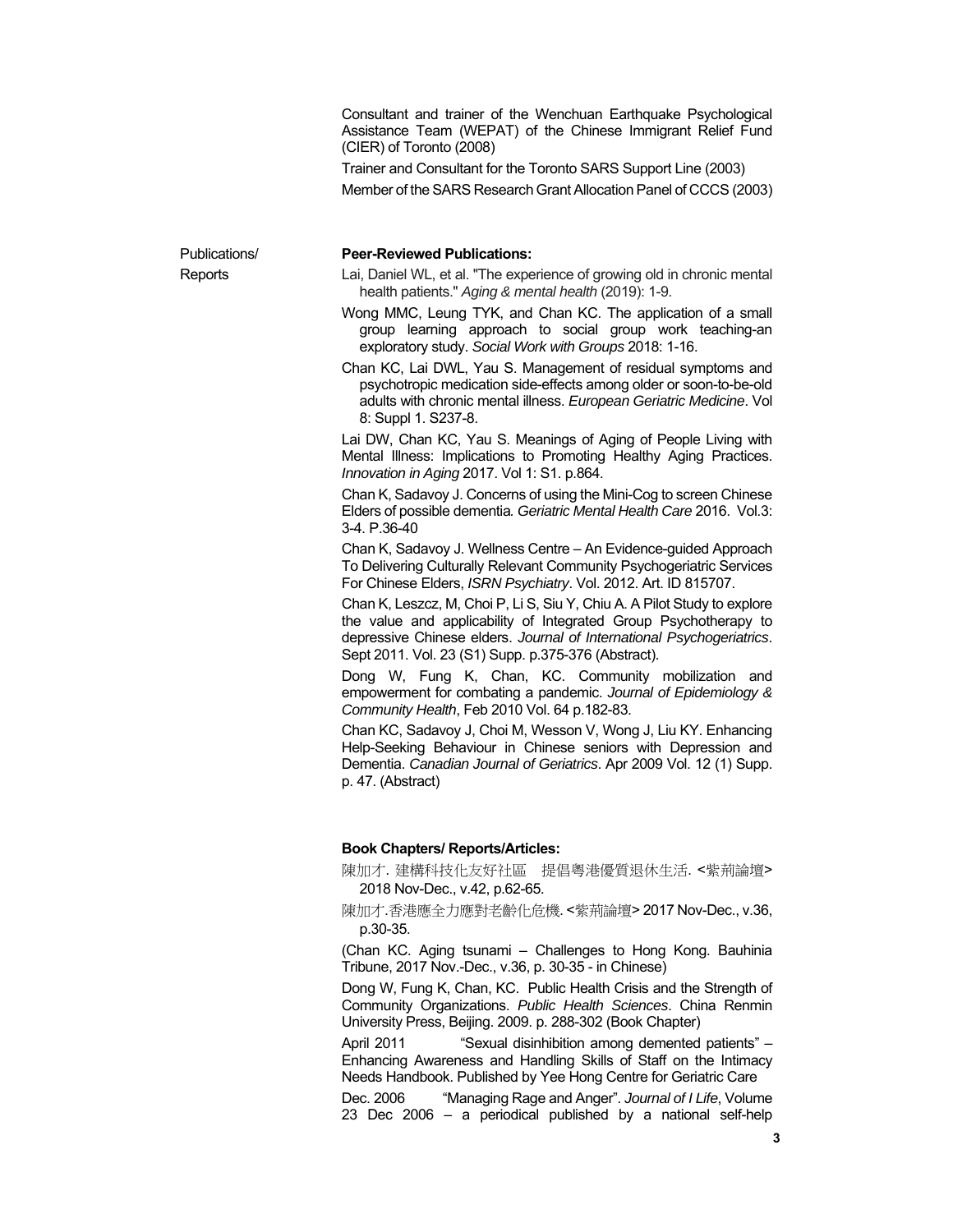organization in Taiwan for patients and families of anxiety and depression *(in Chinese)*. Original was in English being posted at the www.mshwellness.com

 Nov. 2004 "How to Manage Anger". *World Journal – Toronto Chinese Newspaper (in Chinese)*

 Aug. 2004 "Treating Depression: Q&A". *Herald Monthly*, Volume 17. No. 8, August 2004 issue *(in Chinese)*

Jan. 2004 "Cutting through Anxiety and Attaining Peace of Mind". *Herald Monthly*, Volume 17, No. 1, January 2004 issue *(in Chinese)*

 Nov. 2003 Chapter: "Anger Management: Anger-Control vs. Anger Controls", *Leading Harmony Live Training Manual*, SEAS Centre

**Presentations** (Selected)

## **Peer-reviewed Conferences**:

Chu, CY, Chan KC. A Qualitative Study on Carer-Resident Relationship and Functional Status Change in Older Adults Receiving Residential Long-term Care. 2016 International Psychogeriatric Association (IPA) Asian Regional Meeting. Taipei. December 9-11, 2016

Chan KC, Sadavoy J. A Cost-effective Approach of Identifying Community-dwelling Elders with Possible Dementia through Periodic Mini-Cog Screening. The Royal Australian and New Zealand College of Psychiatrists (RANZCP) 2016 New Zealand Conference. Christchurch, NZ, October 12-14, 2016

Chan KC, Sadavoy J. Concerns of using Mini-Cog as a dementia screening tool for Chinese elders. 2015 International Congress, International Psychogeriatric Association (IPA). Berlin, October13-16, 2015

Chan LF, Yau S, Lai, DWL, Chan KC. Comorbidity of medical illness among soon-to-be-old and aging adults with mental illness in Hong Kong: Implications for the Directions of Service Provision. International Association of Gerontology and Geriatrics (IAGG) Asia/Oceanic 2015 Congress. Chiang Mai, Thailand. October 19-22, 2015.

Chan KC, Wong AT, Leung TK. Golden Dreams of Elders in Hong Kong. Conference on Aging – Putting Aging Research and Clinical Practice in Cultural Context. Dept. of Psychology, CUHK & Gerontological Society of America. Hong Kong. January 5-6, 2015. (Workshop)

Chan KC, Sadavoy J. Single-session educational intervention promoting positive post-screening help-seeking for elders with possible dementia and depression. 2014 International Meeting, International Psychogeriatic Association. Beijing, China. October 23-26, 2014.

Chan KC, Sadavoy J. Wellness Centre: An Evidence-Guided Approach to Delivering Culturally Relevant Community Psychogeriatric Services for Chinese Elders. Knowledge Mobilization Symposium. Vancouver, BC. September 30-October 2, 2012

Chan KC, Sadavoy J, Wesson J, Chiu M. The Reitman Centre\* CARERS Program - a problem-focused caregiver support and training program tested in the Toronto Chinese community. Knowledge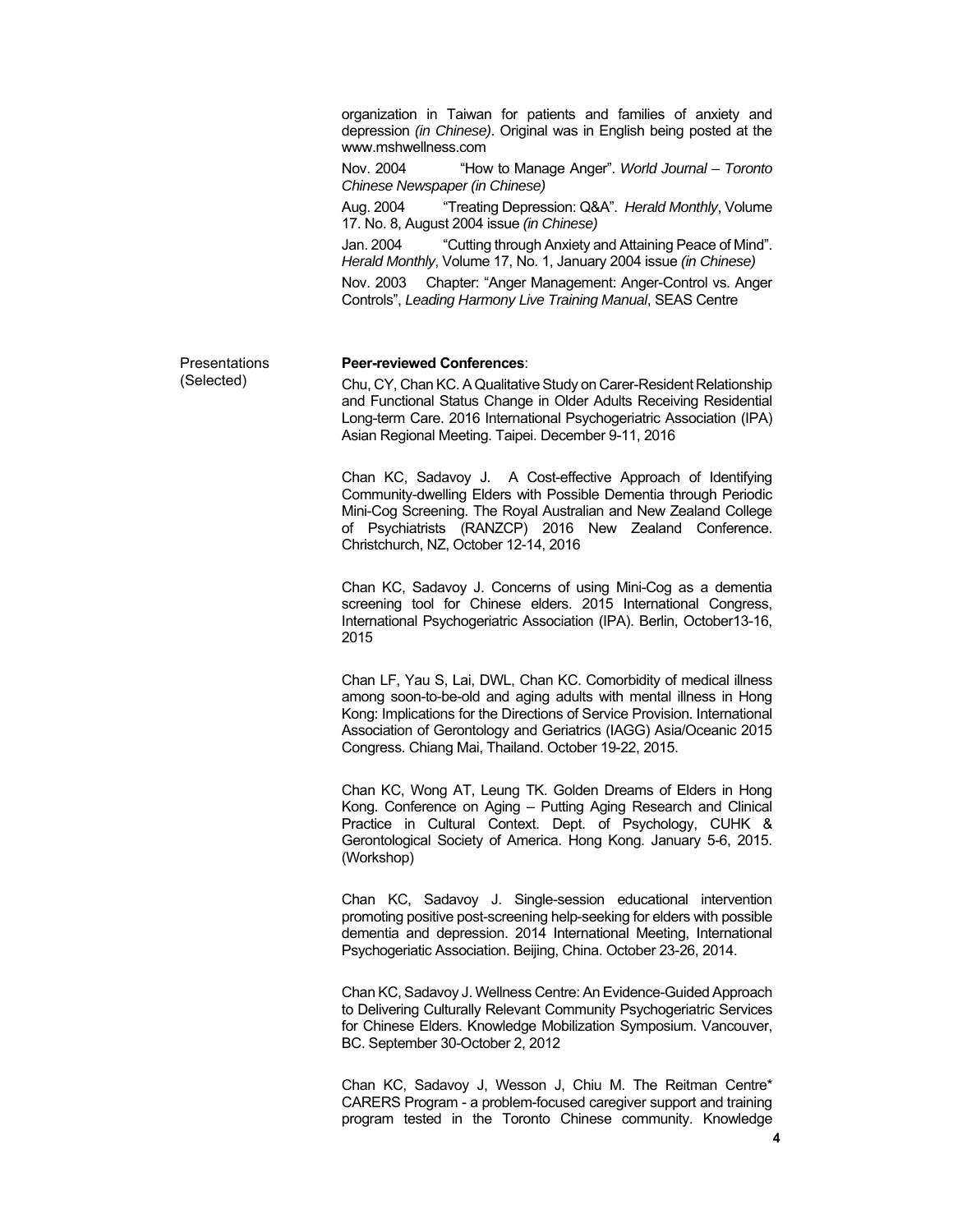Mobilization Symposium. Vancouver, BC. September 30-October 2, 2012

Chan KC, Li S, Siu Y, Chiu A. Integrated Group Psychotherapy to depressive Chinese Seniors - A Pilot Study. Diversity and Equity in Mental Health & Addiction Conference. Toronto, Ontario, May 27, 2011 (Workshop)

Chan KC, Sadavoy J, Choi M, Wong J, Wesson V, Liu KY, Fu A. Early identification of possible depression and dementia in at-risk community-dwelling ethnic elders through targeted screening. 60<sup>th</sup> Annual Meeting of Canadian Psychiatric Association. Toronto, Ontario. September 23-26 2010.

Chan KC, Sadavoy J, Choi M, Wong J, Wesson V, Liu KY. Feasibility of depression and dementia screening targeting at-risk communitydwelling elders.  $14<sup>th</sup>$  International Congress. International Psychogeriatic Association. Montreal, Canada. September 1-5, 2009 (Poster).

Sadavoy J, Yau A, Chan KC, Quilan J, Tam J. Managing the Challenges of Diversity in Emergency Geriatric Mental Health. 29th Annual Scientific Meeting, Canadian Geriatric Society. Toronto, Canada. April 23-25, 2009 (Poster)

Chan KC, Sadavoy J, Steinberg R. From Research to Service Delivery – How to build an accessible and culturally competent community psychogeriatric services. Leading Practices Presentation. HealthAchieve 2008 Conference, Ontario Hospital Association. Toronto. November 3-5, 2008.

Chan, KC, Sadavoy, J. Making community-based care culturally relevant – An evidence-based approach to building mainstream mental health services for ethnic elders in Canada. Culture and International Mental Health Conference. University of Manchester. Manchester, UK. July 7 & 8, 2008. (plenary speaker)

Sadavoy, J., Chan, K.C. From Research to Service Delivery – Building culturally competent community-based psychogeriatric services fo ethnic seniors. International Psychogeriatric Association (IPA) 2008 European Meeting, Dublin, Ireland, April 7-11, 2008

Chan, K.C. The potential and cultural considerations of applying Interpersonal Psychotherapy (IPT) to Chinese depressive patients – A preliminary exploration. Presented at the World Mental Health Congress, Hong Kong, August 19-23, 2007

Chan, KC. From feeling distress to being empowered, the Chinese community's response to SARS crisis. Presented in the workshop (session A-2) named: *"Beyond SARS: Ethnic organization's role in a highly diversified society*" at the 9<sup>th</sup> Metropolis Conference, Toronto, Ontario, March 2, 2007 (Workshop)

Sadavoy, J and Chan, K.C. Wellness Centre: An Engagement Model Aiming at Improving Mental Health Care Access for Ethnocultural Groups. Presented at the American Psychiatric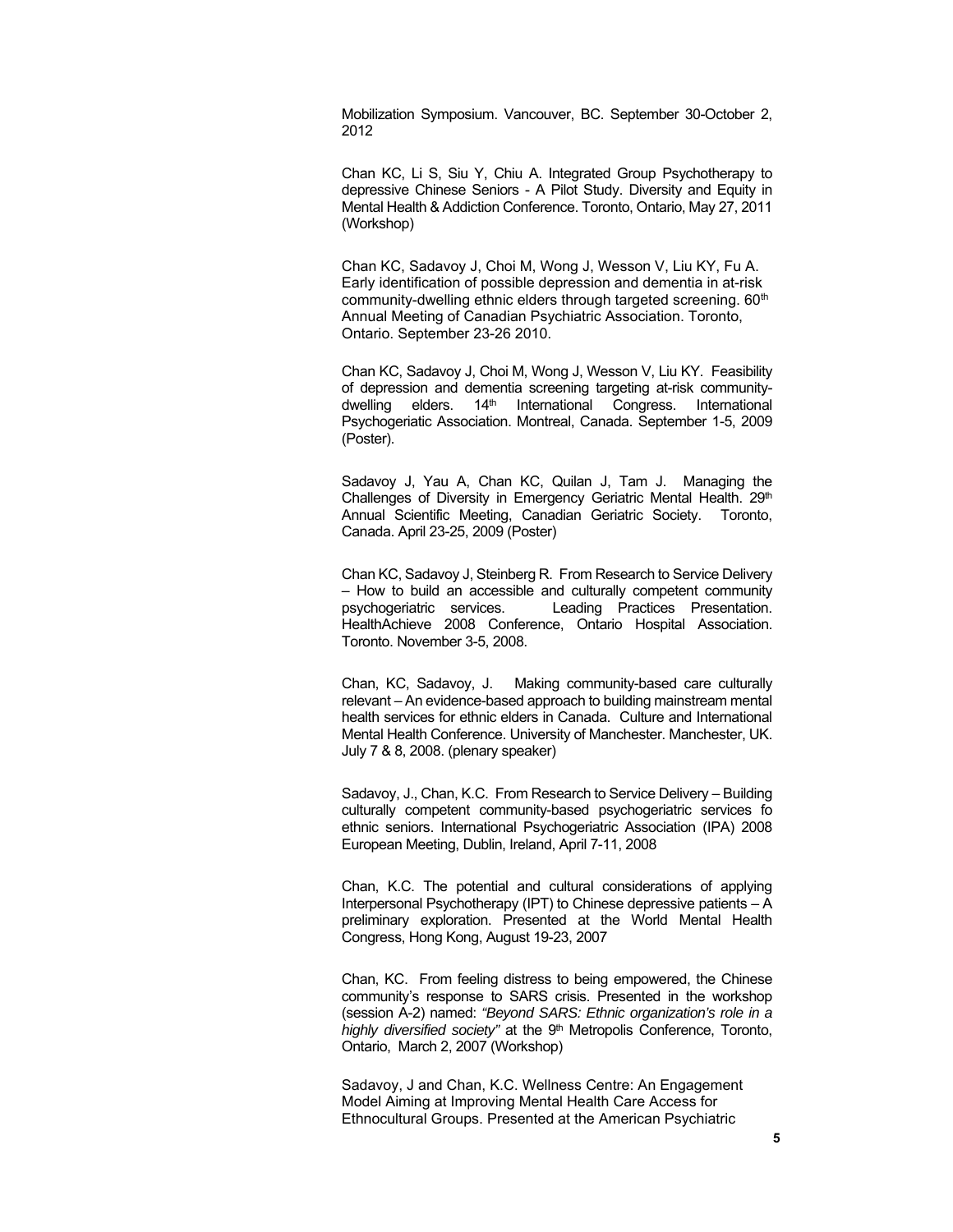Association's 56th Institute on Psychiatric Service, Atlanta, Georgia, October 9, 2004

Other Academic or Research Activities *2015* Co-investigator, Meanings of Aging of People Living with Mental Illness: Implications to Promoting Healthy Aging Practices. (approved by ethics review by the SBRE of CUHK) *2014 -2015* Co-investigator, The Pattern and Impact of Elder Care Arrangements in Shanghai and Hong Kong: Convergence or Divergence; Funded by South China Programme, Hong Kong Institute of Asia Pacific Studies, The Chinese University of Hong Kong *2012* Invited reviewer for the Journal of *International Psychogeriatrics 2012* Co-investigator, The meaning, values, and challenges of care-giving from the perspectives of carers of family members with Alzheimer's Disease and Related Dementia (ADRD): A preliminary Qualitative Study using Focus Group Methodology. *2012* Trainer, The Carer Demonstration Project Care-Coordinator - PST(Problem-Solving Therapy) training workshops *2008- 2012* Co-principal investigator of the Screening for Mental Health Concerns for at-Risk Community Living Chinese Seniors, a study registered with the clinicaltrials.gov. *2005* Co-applicant of a research proposal titled: Health Care in a Diversified Society (successful in receiving the seed funding from Canadian Institute for Health Research- CIHR) *2003- 2005* Co-investigator of the research project titled " Optimizing the Pathway to Healthcare Utilization: A Consumer Decision Support Kiosk" funded by EJLB Foundation Grant (\$60,000 CND) **Continuing** Professional Education/Training Workshop: A Gestalt Therapy Approach to Working with Addictive and Self-Medicating Behaviors by Dr. Philip Brownell Seminar on Contemporary Gestalt Therapy by Dr. Philip Brownell Accelerated Experiential Dynamic Therapy (AEDP) – A cuttingedge psychotherapy for emotional regulation by Dr. Danny Yeung Integrative Model of Group Psychotherapy by Dr. Molyn Leszcz Advanced Interpersonal Psychotherapy (IPT), CME, CAMH, CEPD (University of Toronto) – by Dr. Holly Swartz and Dr. Paula Ravitz Cognitive Therapy Workshop. An introduction to Cognitive Behaviour Therapy with Older People, Mount Sinai Hospital by Dr. Ken Laidlaw Alternative Dispute Resolution in Health Settings, Global Health Summer Institute 2006, Faculty of Medicine, University of Toronto